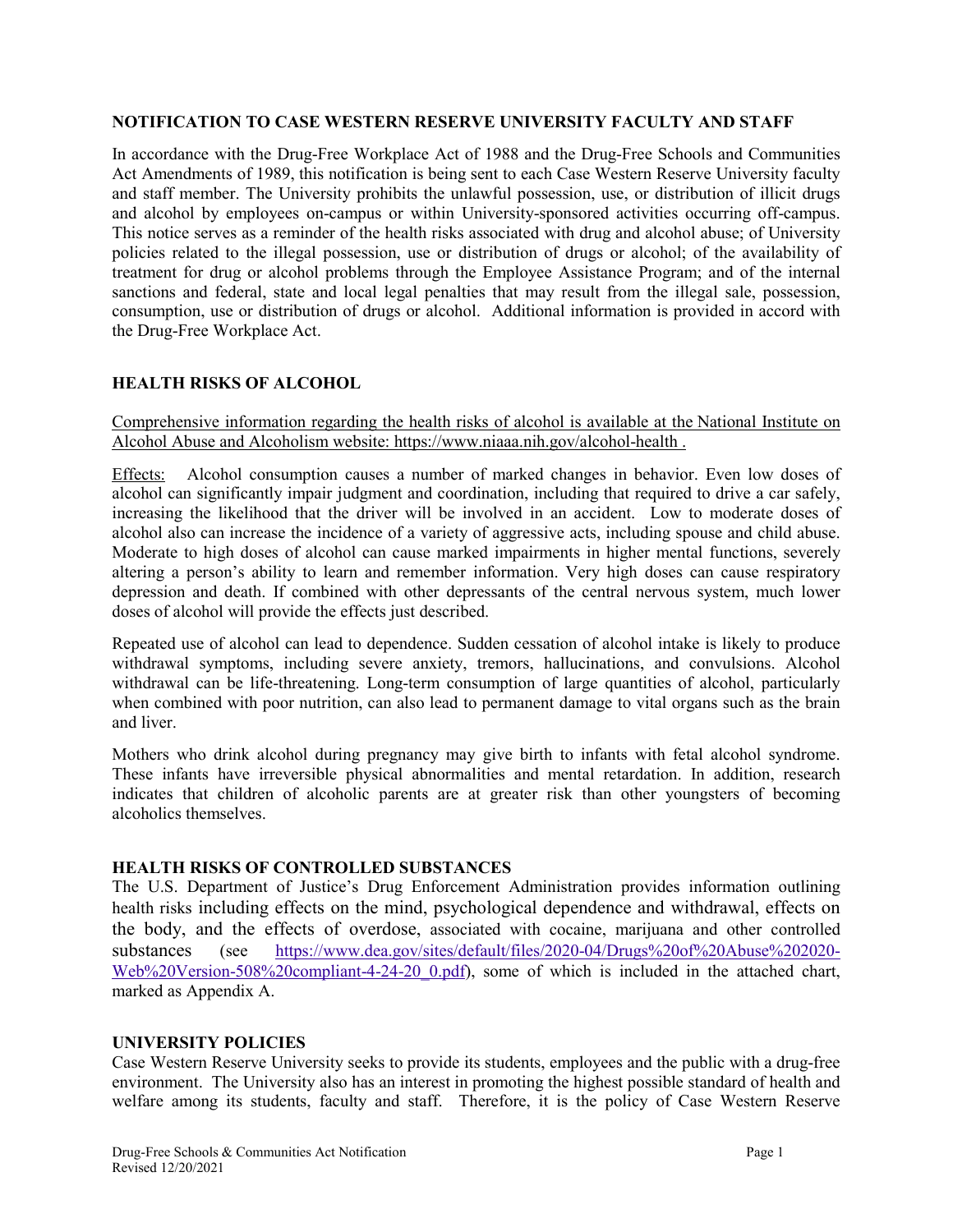University to discourage the unlawful use of controlled substances and the misuse or abuse of alcohol by its students and employees at any time.

The unlawful manufacture, distribution, dispensation, possession, or use of alcohol or controlled substances, including illicit drugs, is prohibited on property owned or operated by Case Western Reserve University or as part of any of its activities. No University employee may report to or engage in University-related work while under the influence of illegal drugs or alcohol.

Any employee who is convicted of a violation of a criminal drug law as a result of an incident occurring in the workplace must notify the Office of Employee Relations in writing within five (5) days of his or her conviction. Such conviction will be grounds for mandatory evaluation and possible treatment for substance disorder, and for disciplinary action up to and including termination.

The University follows all federal, state and local laws regarding the sale, possession and consumption of alcoholic beverages. Under Ohio law, it is illegal to sell, provide and/or serve beer, wine or liquor to anyone who is under the age of 21. Servers of alcohol and sponsors of social events on campus or associated with a University-sponsored function must be aware of and comply with all state and local laws and with the University alcohol policies and procedures (see "Obtain Liquor Permits" at [https://case.edu/generalcounsel/general-counsel-services/obtain-liquor-permits,](https://case.edu/generalcounsel/general-counsel-services/obtain-liquor-permits)" and "Alcohol Policy and Guidelines" [https://case.edu/studentlife/university-policies/alcohol-policy-and](https://case.edu/studentlife/university-policies/alcohol-policy-and-guidelines)[guidelines.\)](https://case.edu/studentlife/university-policies/alcohol-policy-and-guidelines)

Any student, faculty or staff member found to be in violation of the federal, state and/or local law, or who violates the University's alcohol and other drug policies is subject to University disciplinary action up to and including termination of employment and/or referral to the appropriate authorities for legal prosecution.

In addition to alcohol, drugs to which these statements and rules apply are currently defined as including, but not limited to:

- Narcotics, such as propoxyphene, opium, heroin, morphine and synthetic substitutes;
- Depressants, such as chloral hydrate, barbiturates, benzodiazepines and methaqualone;
- Stimulants, such as cocaine (and any derivatives) and amphetamines;
- Hallucinogens, such as LSD, mescaline, PCP, peyote, psilocybin, Ecstasy and MDMA;
- Cannabis, such as marijuana and hashish;
- As well as any chemical compound added to federal or state regulations and denoted as a controlled substance.

The link to the University Policy, Alcohol and Drug-Free Workplace is [https://case.edu/hr/university-policies/university-wide-expectations-and-services/alcohol-and-drug-free](https://case.edu/hr/university-policies/university-wide-expectations-and-services/alcohol-and-drug-free-workplace)[workplace.](https://case.edu/hr/university-policies/university-wide-expectations-and-services/alcohol-and-drug-free-workplace) The terms of this policy statement are conditions of employment at the University.

The link to the University Policy, Position Requirements – Alcohol and Controlled Substances Testing is [https://case.edu/finadmin/humres/policies/employment/pos\\_req.html.](https://case.edu/finadmin/humres/policies/employment/pos_req.html) Federal, state and/or local laws and regulations regarding drug and alcohol testing and monitoring will be followed when applicable.

### **IMPACT Employee Assistance & Work/Life Program**

The University's Employee Assistance Service (IMPACT) provides confidential counseling and community services for employees who need help in dealing with drug or alcohol problems or other problems. IMPACT utilizes licensed, credentialed counseling professionals including psychiatrists, psychologists, social workers and other trained counselors in many Northeast Ohio locations.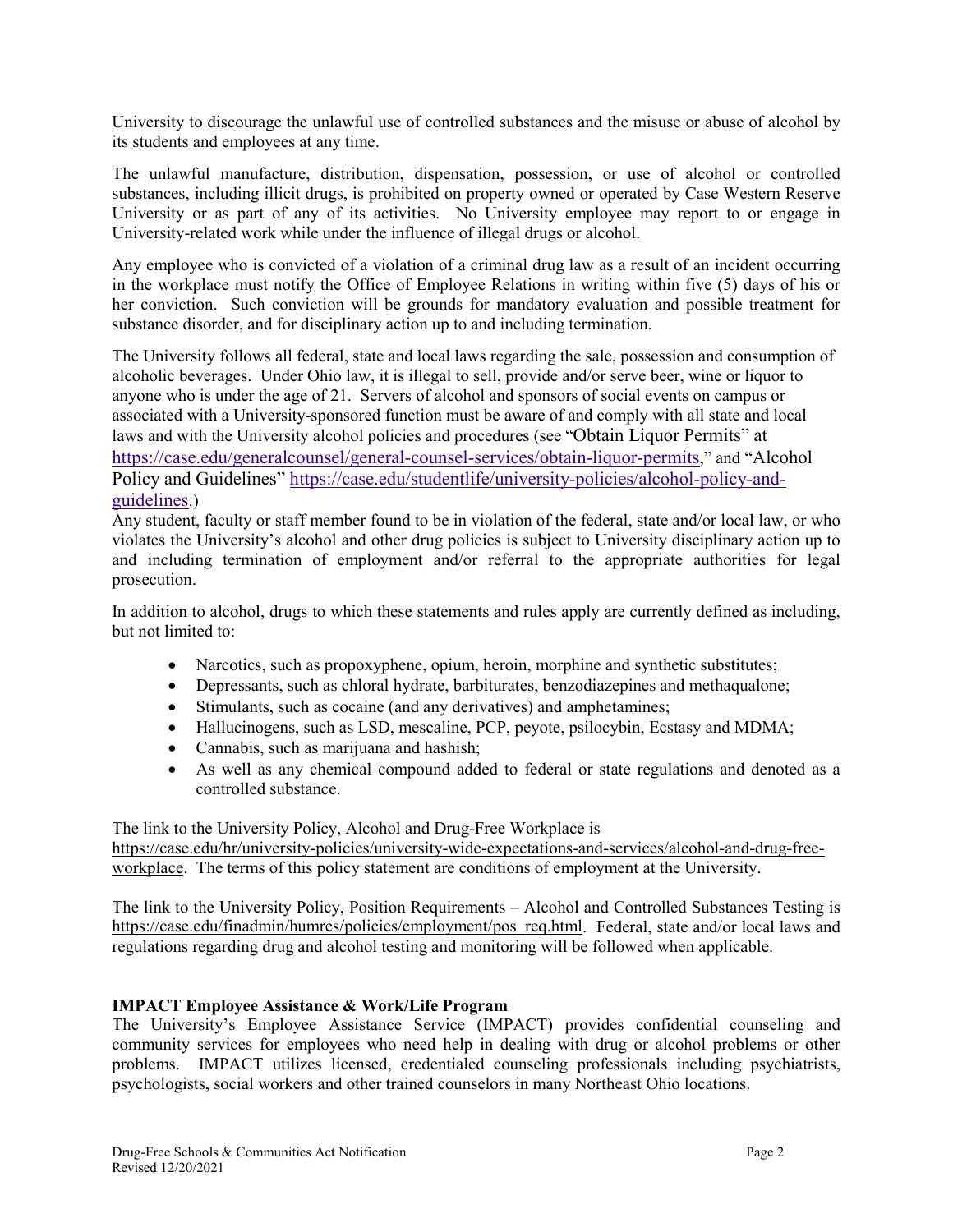Where referral to IMPACT is the result of a job performance problem, a staff employee who receives treatment for chemical dependency may be required, as a condition of continued employment, to participate in some type of rehabilitation program.

IMPACT can be reached 24 hours a day, seven days a week by calling (800) 227-6007. Regardless of when you call (day or night), you will speak with a mental health professional who will provide you with support and guidance to navigate your present situation. For more information visit https://case.edu/hr/worklife/employee-assistance-worklife-program.

#### **FEDERAL AND STATE PENALITIES**

Ohio law includes criminal provisions regarding the unlawful possession, use and distribution of drugs, intoxicating liquors and beer. The ordinances of the City of Cleveland and the City of Cleveland Heights include comparable provisions. Ohio law also prohibits: the illegal sale, possession, cultivation, manufacture or trafficking of controlled substances, including but not limited to, cocaine, heroin, amphetamines, methamphetamine of any type or in any form, marijuana, Gamma-hydroxybutyrate (GHB), and Methylenedioxymethamphetamine (MDMA, Ecstasy); furnishing to, administering to, inducing or causing use of these substances by a juvenile at least two years younger than the offender, or causing the juvenile to commit a felony drug abuse offense when the offender knows the juvenile's age or is reckless in that regard; administering these substances to any person by force, threat or deception; administering or furnishing these substances by any means with the intent to cause serious physical harm or if serious physical harm results, or with purpose to cause the other person to become drug dependent or if the other person becomes drug dependent; selling, distributing, or trafficking controlled substances; or illegally assembling or possessing chemicals with the intent to manufacture a controlled substance. In addition, Ohio law prohibits a person from knowingly providing money or other items of value to another person with the purpose that the recipient of the money or items of value uses such money or items to obtain a controlled substance for the purpose of illegally selling, manufacturing or cultivating such a controlled substance. It is also unlawful to knowingly administer or distribute illegal anabolic steroids. With few exceptions, these offenses are felonies.

The law also prohibits knowingly obtaining, possessing or using a controlled substance in an unlawful manner and permitting one's premises or vehicle to be used in the commission of a felony drug abuse offense. The law further prohibits knowingly obtaining, possessing or using hypodermic needles for the unlawful administration of drugs, and the knowing use, possession with the purpose to use, and/or the sale of drug paraphernalia. Ohio law also prohibits the advertisement of illegal drug paraphernalia. These offenses are misdemeanors and the court system may suspend the offender's driver license.

Under Ohio law, a felony conviction may lead to imprisonment, a fine, or both. The maximum prison term for these types of offenses is 11 years. The fine for a first degree felony in Ohio is a basic fine of not more than \$20,000. A misdemeanor conviction may lead to imprisonment for up to 6 months and/or a fine of up to \$1,000. Convictions for some offenses carry mandatory penalties, including the suspension of a driver's or commercial driver's license for a period ranging from 6 months to 5 years.

With regard to beer and intoxicating liquor, Ohio law provides that it is illegal for a person under 21 years of age to order, pay for, attempt to purchase, possess or consume beer or liquor, or furnish false information in order to effect a purchase. A person using a false or altered identification card to purchase beer or intoxicating liquors shall be fined not less than \$250 but not more than \$1,000 for a first offense and may be sentenced to a term of imprisonment of not more than 6 months. For a second offense involving the use of a false or altered identification card, the penalties include: a fine of not less than \$500 and not more than \$1,000, a sentence to a term of imprisonment of not more than 6 months, and the possibility of losing a driver's or commercial driver's license for a period not to exceed one year. For a third offense, the penalties include: a fine of not less than \$500 and not more than \$1,000, a sentence to a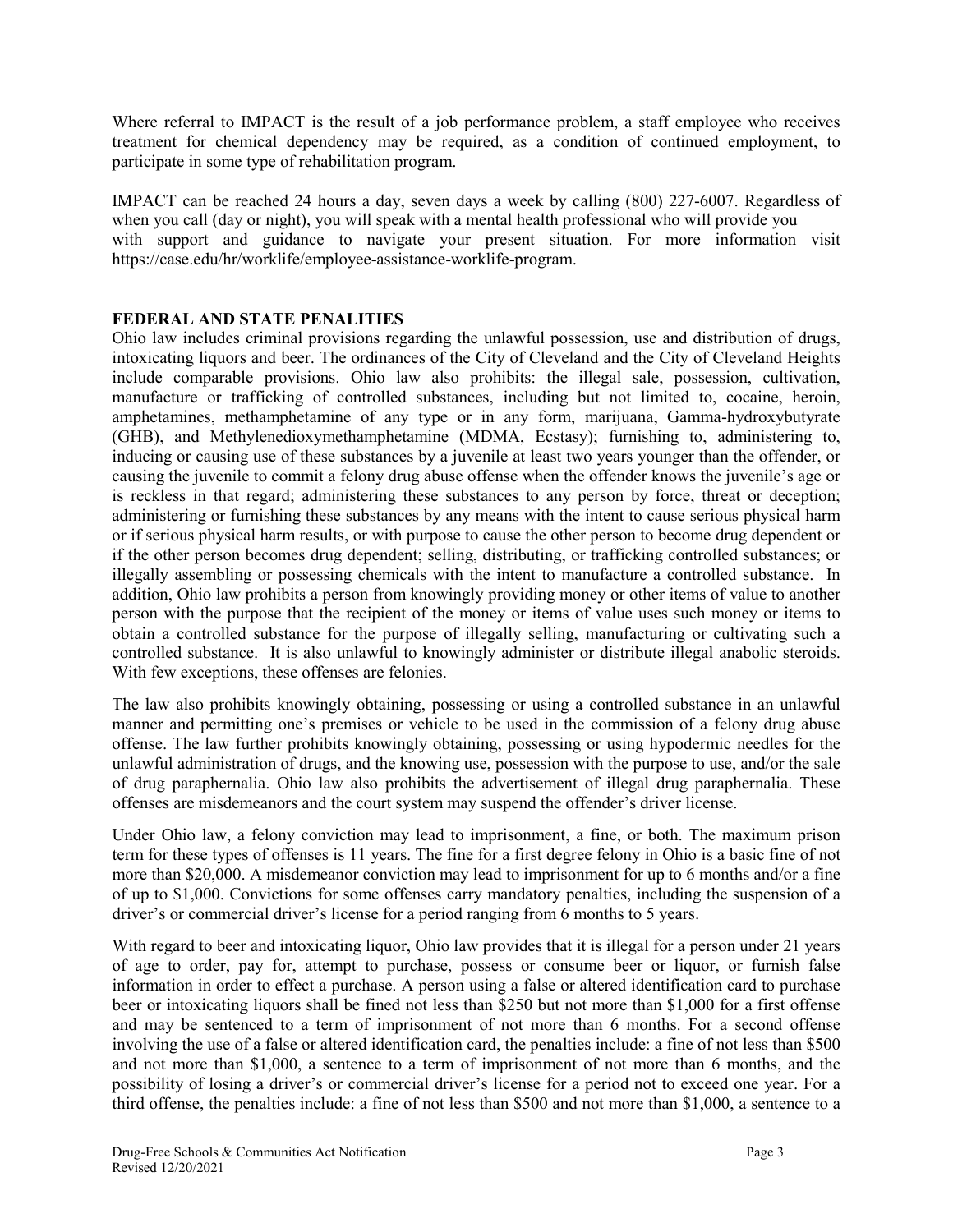term of imprisonment of not more than 6 months, community service, and the loss of license for at least 90 days and can remain in effect until the offender attains age 21. If a person is convicted of the manufacture, sale, or distribution of false identification cards, then that person is guilty of a felony. Ohio law prohibits the possession of beer or liquor that was not lawfully purchased.

Federal law forbids the illegal possession of controlled substances. A person convicted for the first time of possessing (without the intent to distribute) a controlled substance may be sentenced to up to 1 year in prison and fined a minimum of \$1,000. A second conviction carries a prison term of at least 15 days but not more than 2 years, and a minimum fine of \$2,500. A third conviction carries a prison term of at least 90 days but not more than 3 years, and a minimum fine of \$5,000. In addition to the above sanctions, a person convicted of possessing a controlled substance may be punished by forfeiture of property used to possess or facilitate possession or property derived from any proceeds obtained directly or indirectly from the violation, if the offense is punishable by more than one year in prison; forfeiture of any conveyance used to transport or conceal a controlled substance; denial of Federal benefits, such as student loans, for up to one year for a first Federal or State possession conviction and for up to five years for a subsequent Federal or State possession conviction; ineligibility to receive or purchase a firearm; and a civil penalty of up to \$10,000.

Federal law also prohibits illegal trafficking or manufacturing of a controlled substance. If a person violates this section, he is subject to the specified imprisonment, fine or both. Federal trafficking penalties are set forth in the attached chart, marked Appendix B. The penalties set forth in the attached chart can, under certain circumstances, be enhanced by a multiple of two or three if such offenses are committed at or near a public or private school, college or university, or if the drugs were sold to persons under the age of 21. In addition, if convicted of a drug trafficking offense, a person could lose Federal benefits (including school loans) for up to 5 years for a first offense, up to 10 years for a second offense, and for life for a third or subsequent offense. Federal law also prohibits the sale of drug paraphernalia. The penalty for violating this law is imprisonment for up to 3 years and a fine.

Violation of these laws may also be a violation of University policies and could result in civil liability.

This information is provided as a general summary of the major applicable laws. While it is believed to be accurate at the time of issuance, keep in mind that laws frequently are amended and reinterpreted, that the application of law to specific situations generally requires an analysis of all the facts and circumstances, and that this information therefore should not be substituted for specific legal advice.

For more information: Ohio Drug Laws: [https://codes.ohio.gov/ohio-revised-code/chapter-2925;](https://codes.ohio.gov/ohio-revised-code/chapter-2925) [https://codes.ohio.gov/ohio](https://codes.ohio.gov/ohio-revised-code/chapter-3719)[revised-code/chapter-3719](https://codes.ohio.gov/ohio-revised-code/chapter-3719) Cleveland Codified Ordinances Chapter 607 Drug Abuse Control: [https://codelibrary.amlegal.com/codes/cleveland/latest/cleveland\\_oh/0-0-0-31725](https://codelibrary.amlegal.com/codes/cleveland/latest/cleveland_oh/0-0-0-31725) Cleveland Heights Codified Ordinances Chapter 513 Drug Abuse Control: [https://codelibrary.amlegal.com/codes/clevelandhts/latest/clevelandhts\\_oh/0-0-0-8981](https://codelibrary.amlegal.com/codes/clevelandhts/latest/clevelandhts_oh/0-0-0-8981) Drug Offense Quick Reference Guide: <https://www.supremecourt.ohio.gov/Boards/Sentencing/resources/judPractitioner/drugQuickRef.pdf>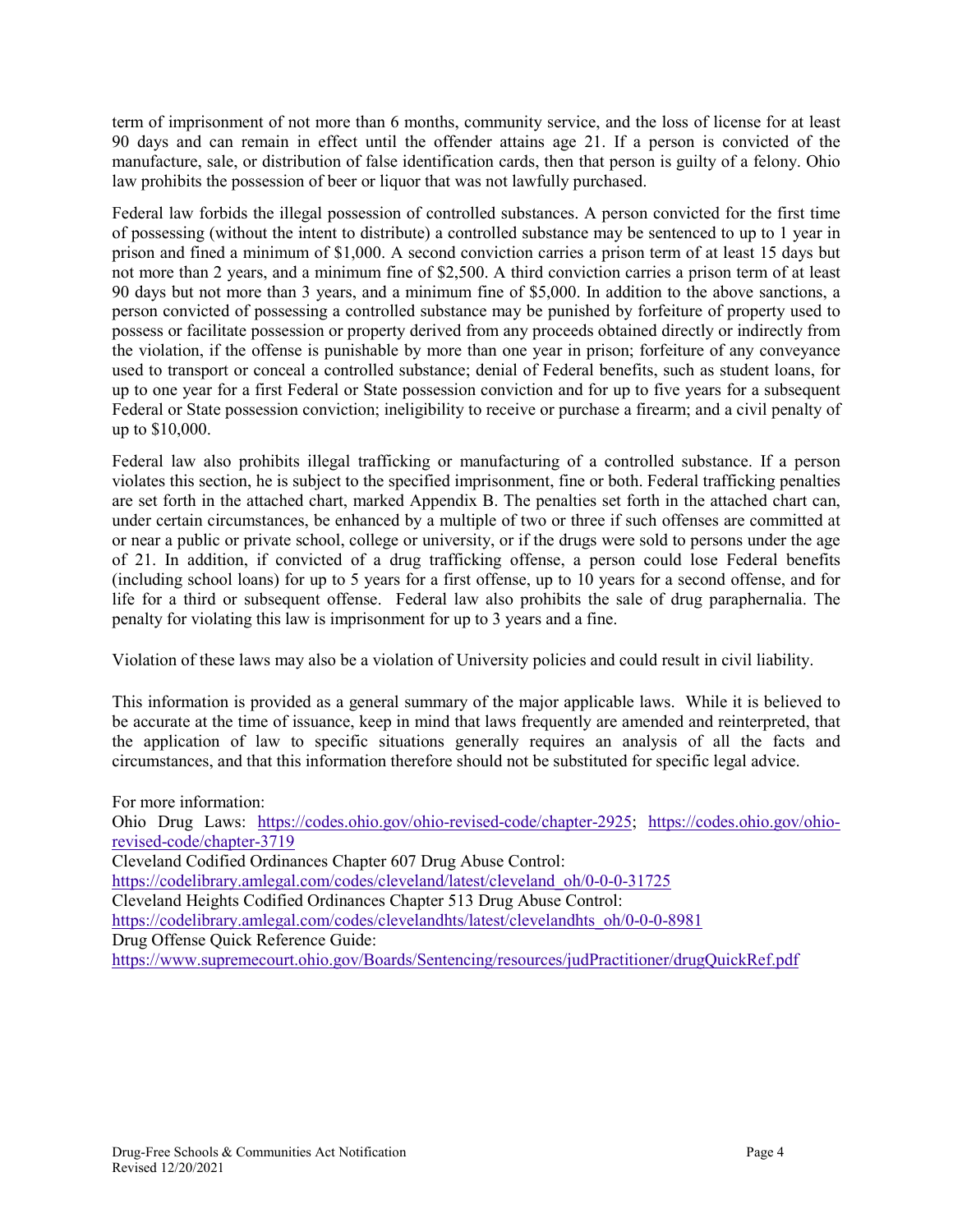#### **MARIJUANA**

While state and municipal laws (including Ohio law) may permit the use of marijuana under certain circumstances, Cannabis is still a Schedule I Controlled Substance under the federal Controlled Substances Act. As a recipient of federal funding, Case Western Reserve University must comply with current these federal drug laws which still classify marijuana as a controlled substance. Non-compliance with this act could make Case Western Reserve University ineligible for any financial assistance, including federally funded or guaranteed student loan programs. For this reason, the University continues to prohibit the growth, manufacture, distribution, dispensation, possession, sale or use of marijuana on University property or in connection with University activities.

#### **ADDITIONAL RESOURCES**

- Drug-Free Schools and Communities Act Amendments of 1989, <https://www.congress.gov/bill/101st-congress/house-bill/3614>
- National Institute on Drug Abuse, Commonly Used Drugs, https://www.drugabuse.gov/drugtopics/commonly-used-drugs-charts#marijuana-cannabis-
- U.S. Office of Drug & Alcohol Policy & Compliance[, https://www.transportation.gov/odapc](https://www.transportation.gov/odapc)
- U.S. Drug Enforcement Agency,<https://www.deadiversion.usdoj.gov/schedules/>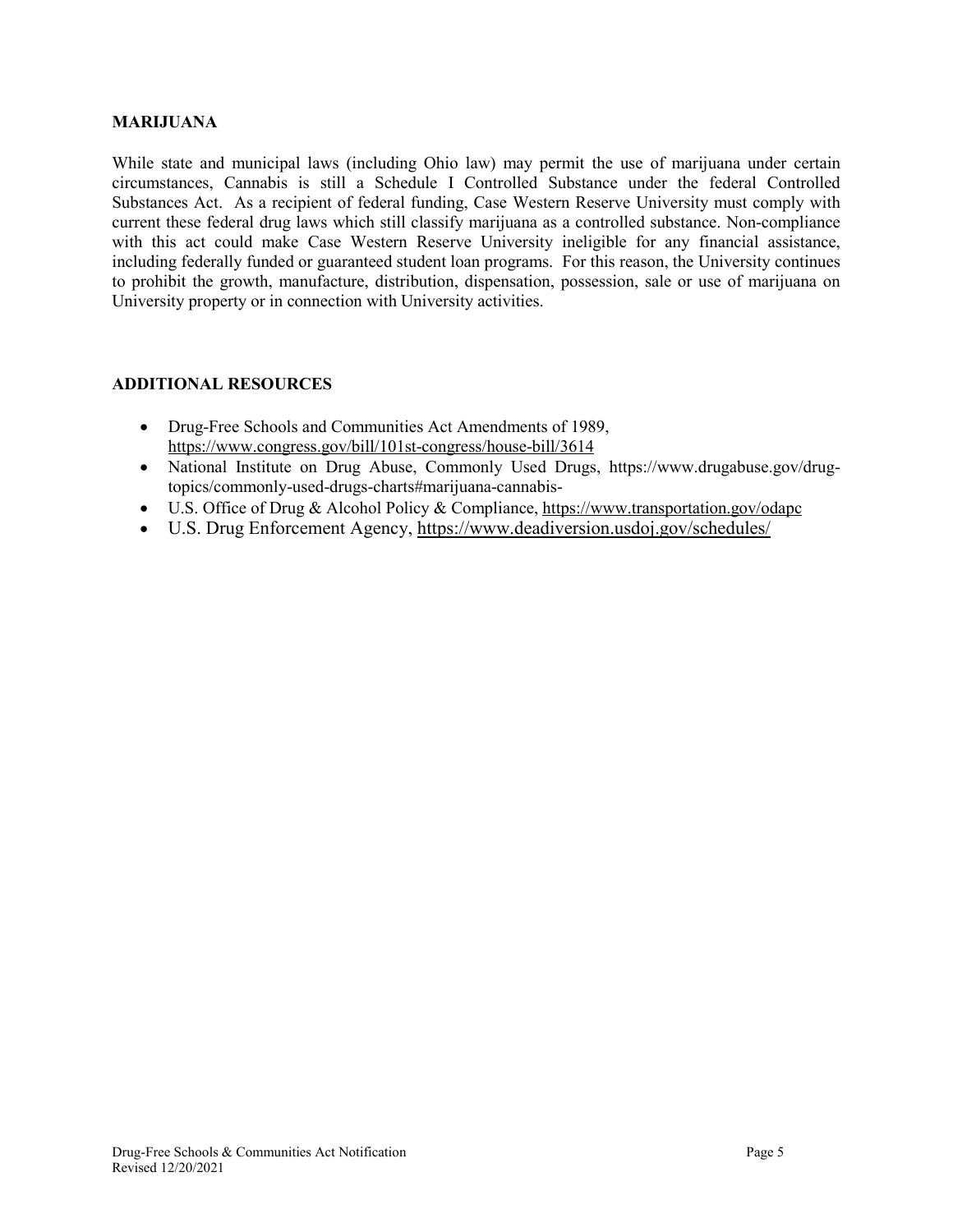## **APPENDIX A**

## **CONTROLLED SUBSTANCES -- USES AND EFFECTS**

| <b>Drugs</b>                    | Physical<br>Dependence | Psychological<br>Dependence | <b>Possible Effects</b>                                                                                                  | <b>Effects of Overdose</b>                                                                                                                                         | <b>Withdrawal Syndrome</b>                                                                                                                                                                                              |
|---------------------------------|------------------------|-----------------------------|--------------------------------------------------------------------------------------------------------------------------|--------------------------------------------------------------------------------------------------------------------------------------------------------------------|-------------------------------------------------------------------------------------------------------------------------------------------------------------------------------------------------------------------------|
| <b>NARCOTICS</b>                |                        |                             |                                                                                                                          |                                                                                                                                                                    |                                                                                                                                                                                                                         |
| Heroin                          | High                   | High                        | • Euphoria<br>• Drowsiness<br>· Slowed<br>breathing<br>or<br>respiratory<br>depression<br>Constricted pupils<br>• Nausea | · Slow and shallow<br>breathing<br>• Clammy skin<br>• Convulsions<br>• Coma<br>• Possible death<br>• Confusions<br>• Extreme<br>drowsiness<br>• Constricted pupils | • Yawning<br>• Loss of appetite<br>• Irritability<br>Tremors<br>• Panic<br>• Cramps<br>• Nausea<br>• Runny nose<br>• Chills<br>and sweating<br>• Watery eyes<br>• Vomiting<br>• Increased<br>heart rate<br>• Depression |
| Morphine                        | High                   | High                        |                                                                                                                          |                                                                                                                                                                    |                                                                                                                                                                                                                         |
| Codeine                         | Moderate               | Moderate                    |                                                                                                                          |                                                                                                                                                                    |                                                                                                                                                                                                                         |
| Hydrocodone                     | High                   | High                        |                                                                                                                          |                                                                                                                                                                    |                                                                                                                                                                                                                         |
| Hydromorphone                   | High                   | High                        |                                                                                                                          |                                                                                                                                                                    |                                                                                                                                                                                                                         |
| Oxycodone                       | High                   | High                        |                                                                                                                          |                                                                                                                                                                    |                                                                                                                                                                                                                         |
| Methadone and LAAM              | High                   | High                        |                                                                                                                          |                                                                                                                                                                    |                                                                                                                                                                                                                         |
| Fentanyl and Analogs            | High                   | High                        |                                                                                                                          |                                                                                                                                                                    |                                                                                                                                                                                                                         |
| <b>Other Narcotics</b>          | High-Low               | High-Low                    |                                                                                                                          |                                                                                                                                                                    |                                                                                                                                                                                                                         |
| <b>DEPRESSANTS</b>              |                        |                             |                                                                                                                          |                                                                                                                                                                    |                                                                                                                                                                                                                         |
| Chloral Hydrate                 | Moderate               | Moderate                    | • Slurred speech<br>• Disorientation<br>• Loss of motor<br>coordination<br>• Weakness<br>· Headache                      | • Shallow<br>respiration<br>• Clammy skin<br>• Dilated pupils<br>. Weak and rapid<br>pulse<br>• Coma<br>• Possible death                                           | • Anxiety<br>• Insomnia<br>• Tremors<br>• Delirium<br>• Convulsions<br>• Possible death                                                                                                                                 |
| <b>Barbituates</b>              | High-<br>Moderate      | High-<br>Moderate           |                                                                                                                          |                                                                                                                                                                    |                                                                                                                                                                                                                         |
| Benzodiazepines                 | Low                    | Low                         |                                                                                                                          |                                                                                                                                                                    |                                                                                                                                                                                                                         |
| Glutethimide                    | High                   | Moderate                    | • Lightheadedness                                                                                                        |                                                                                                                                                                    |                                                                                                                                                                                                                         |
| Other Depressants               | Moderate               | Moderate                    | · Blurred vision<br>• Dizziness<br>• Nausea<br>• Vomiting<br>• Low blood pressure<br>· Slowed breathing<br>• Amnesia     |                                                                                                                                                                    |                                                                                                                                                                                                                         |
| <b>STIMULANTS</b>               |                        |                             |                                                                                                                          |                                                                                                                                                                    |                                                                                                                                                                                                                         |
| Cocaine                         | Possible               | High                        | • Increased alertness                                                                                                    | • Agitation<br>• Increased<br>body<br>temperature<br>• Hallucinations<br>• Convulsions<br>• Possible death<br>• Cardiovascular<br>collapse                         | • Apathy<br>• Long periods of sleep<br>• Irritability<br>• Depression<br>• Disorientation                                                                                                                               |
| Amphetamine/<br>Methamphetamine | Possible               | High                        | • Euphoria<br>• Increased pulse rate<br>and blood pressure<br>• Excitation<br>• Insomnia                                 |                                                                                                                                                                    |                                                                                                                                                                                                                         |
| Methylphenidate                 | Possible               | High                        |                                                                                                                          |                                                                                                                                                                    |                                                                                                                                                                                                                         |
| Other Stimulants                | Possible               | High                        | • Loss of appetite<br>• Paranoia                                                                                         |                                                                                                                                                                    |                                                                                                                                                                                                                         |
| <b>CANNABIS</b>                 |                        |                             |                                                                                                                          |                                                                                                                                                                    |                                                                                                                                                                                                                         |
| Marijuana                       | Unknown                | Moderate                    | • Euphoria<br>• Relaxed inhibitions                                                                                      | • Fatigue<br>• Paranoia<br>• Possible<br>psychosis                                                                                                                 | • Occasional reports of<br>insomnia<br>• Hyperactivity<br>• Decreased appetite                                                                                                                                          |
| Tetrahydracannibinol            | Unknown                | Moderate                    | • Increased appetite<br>· Disorientation                                                                                 |                                                                                                                                                                    |                                                                                                                                                                                                                         |
| Hashish and Hashish Oil         | Unknown                | Moderate                    | • Impaired judgement<br>• Increased cancer risk                                                                          |                                                                                                                                                                    |                                                                                                                                                                                                                         |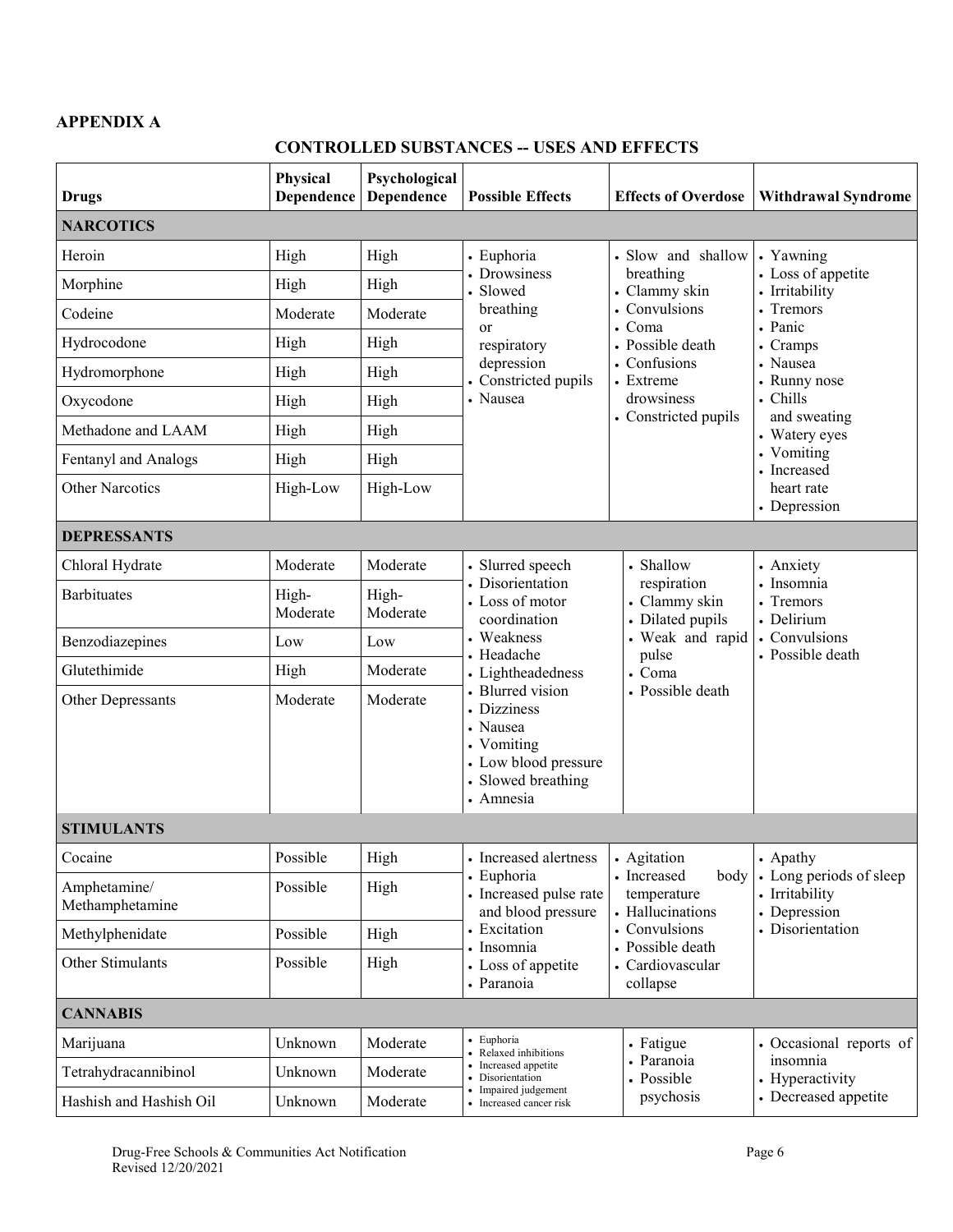# **APPENDIX A (CONTINUED)**

| <b>HALLUCINOGENS</b>                         |         |         |                                                                                            |                                                                                                                                  |                          |  |  |
|----------------------------------------------|---------|---------|--------------------------------------------------------------------------------------------|----------------------------------------------------------------------------------------------------------------------------------|--------------------------|--|--|
| <b>LSD</b>                                   | None    | Unknown | • Illusions                                                                                | • Longer,<br>more intense "trip"<br>episodes<br>• Psychosis<br>• Possible death<br>• Increased<br>heart rate<br>• Dilated pupils | Unknown                  |  |  |
| Mescaline and Peyote                         | None    | Unknown | and<br>hallucinations                                                                      |                                                                                                                                  |                          |  |  |
| Amphetamine Variants                         | Unknown | Unknown | • Altered perception<br>of time                                                            |                                                                                                                                  |                          |  |  |
| Phencyclidines and Analogs                   | Unknown | High    | and distance                                                                               |                                                                                                                                  |                          |  |  |
| Other Hallucinogens                          | None    | Unknown | • Increased<br>heart rate<br>Increased blood<br>pressure<br>• Dilated pupils               |                                                                                                                                  |                          |  |  |
| <b>ANABOLIC STERIODS</b>                     |         |         |                                                                                            |                                                                                                                                  |                          |  |  |
| Testosterone<br>(Cypionate,<br>Enanthate)    | Unknown | Unknown | • Virilization<br>$\bullet$ Acne<br>• Testicular atrophy<br>• Gynecomastia<br>• Aggressive | Unknown                                                                                                                          | • Possible<br>depression |  |  |
| Nandrolone<br>(Decanoate,<br>Phenpropionate) | Unknown | Unknown |                                                                                            |                                                                                                                                  |                          |  |  |
| Oxymethalone                                 | Unknown | Unknown | behavior<br>• Edema                                                                        |                                                                                                                                  |                          |  |  |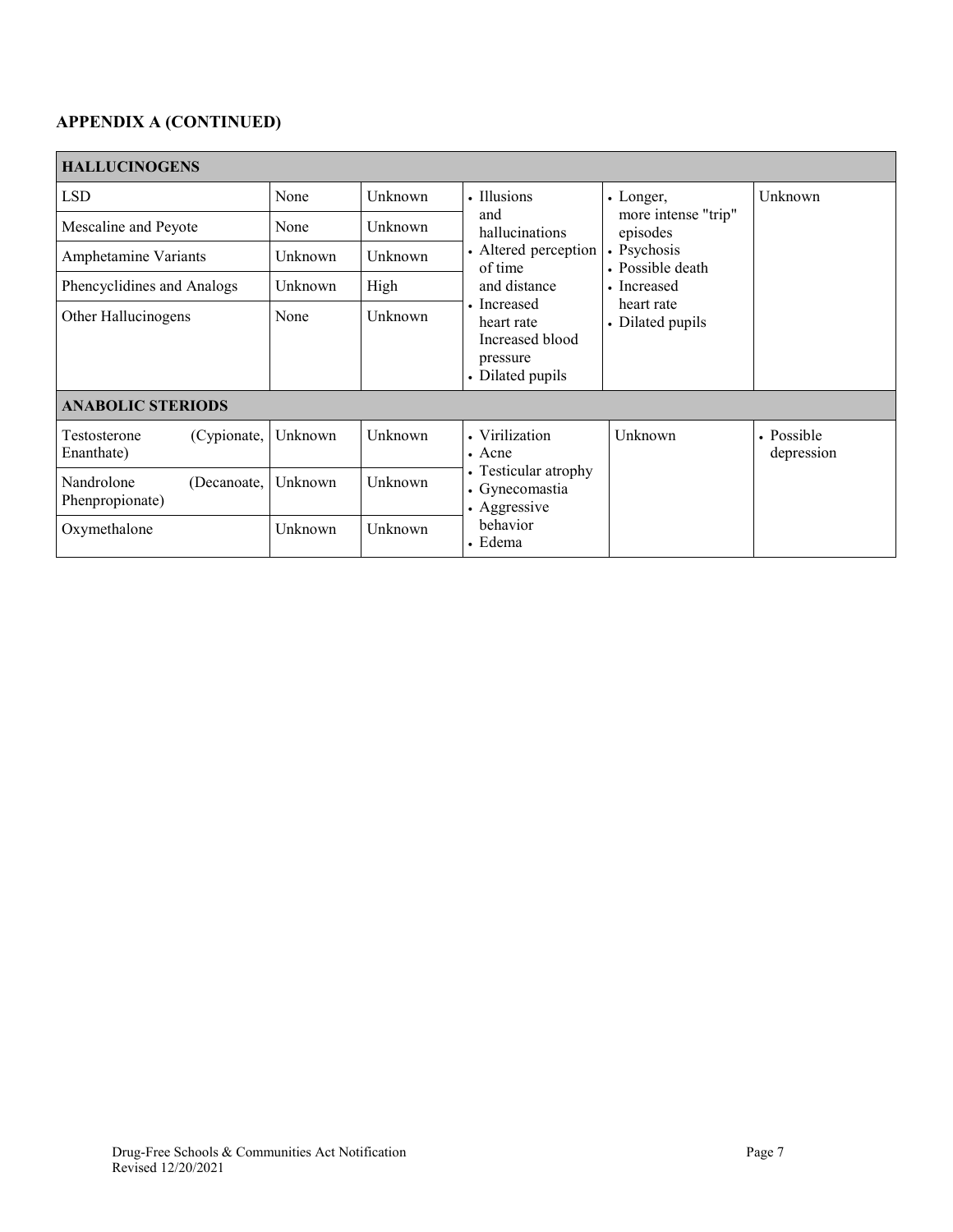## **APPENDIX B**

| Federal Trafficking Penalties for Marijuana, Hashish and Hashish Oil, Schedule I Substances    |                                                                                                                                                                                                                                        |  |  |  |
|------------------------------------------------------------------------------------------------|----------------------------------------------------------------------------------------------------------------------------------------------------------------------------------------------------------------------------------------|--|--|--|
| Marijuana<br>1,000 kilograms or more marijuana<br>mixture or 1,000 or more<br>marijuana plants | First Offense: Not less than 10 yrs. or more than life. If death or serious bodily injury, not<br>less than 20 yrs., or more than life. Fine not more than \$10 million if an individual, \$50<br>million if other than an individual. |  |  |  |
|                                                                                                | Second Offense: Not less than 20 yrs. or more than life. If death or serious bodily injury,<br>life imprisonment. Fine not more than \$20 million if an individual, \$75 million if other than<br>an individual.                       |  |  |  |
| Marijuana<br>100 to 999 kilograms marijuana<br>mixture or 100 to 999<br>marijuana plants       | First Offense: Not less than 5 yrs. or more than 40 yrs. If death or serious bodily injury, not<br>less than 20 yrs. or more than life. Fine not more than \$5 million if an individual, \$25<br>million if other than an individual.  |  |  |  |
|                                                                                                | Second Offense: Not less than 10 yrs. or more than life. If death or serious bodily injury,<br>life imprisonment. Fine not more than \$20 million if an individual, \$75 million if other<br>than an individual.                       |  |  |  |
| Marijuana<br>50 to 99 kilograms marijuana mixture,<br>50 to 99 marijuana plants                | First Offense: Not more than 20 yrs. If death or serious bodily injury, not less than 20 yrs.<br>or more than life. Fine \$1 million if an individual, \$5 million if other than an individual.                                        |  |  |  |
| Hashish<br>More than 10 kilograms<br>Hashish Oil                                               | Second Offense: Not more than 30 yrs. If death or serious bodily injury, life imprisonment.<br>Fine \$2 million if an individual, \$10 million if other than an individual.                                                            |  |  |  |
| More than 1 kilogram                                                                           |                                                                                                                                                                                                                                        |  |  |  |
| Marijuana<br>less than 50 kilograms marijuana (but<br>does not include 50 or more              | First Offense: Not more than 5 yrs. Fine not more than \$250,000, \$1 million if other than<br>an individual.                                                                                                                          |  |  |  |
| marijuana plants regardless of<br>weight)                                                      | Second Offense: Not more than 10 yrs. Fine \$500,000 if an individual, \$2 million if other<br>than individual.                                                                                                                        |  |  |  |
| Hashish                                                                                        |                                                                                                                                                                                                                                        |  |  |  |
| 10 kilograms or less<br>Hashish Oil                                                            |                                                                                                                                                                                                                                        |  |  |  |
| 1 kilogram or less                                                                             |                                                                                                                                                                                                                                        |  |  |  |